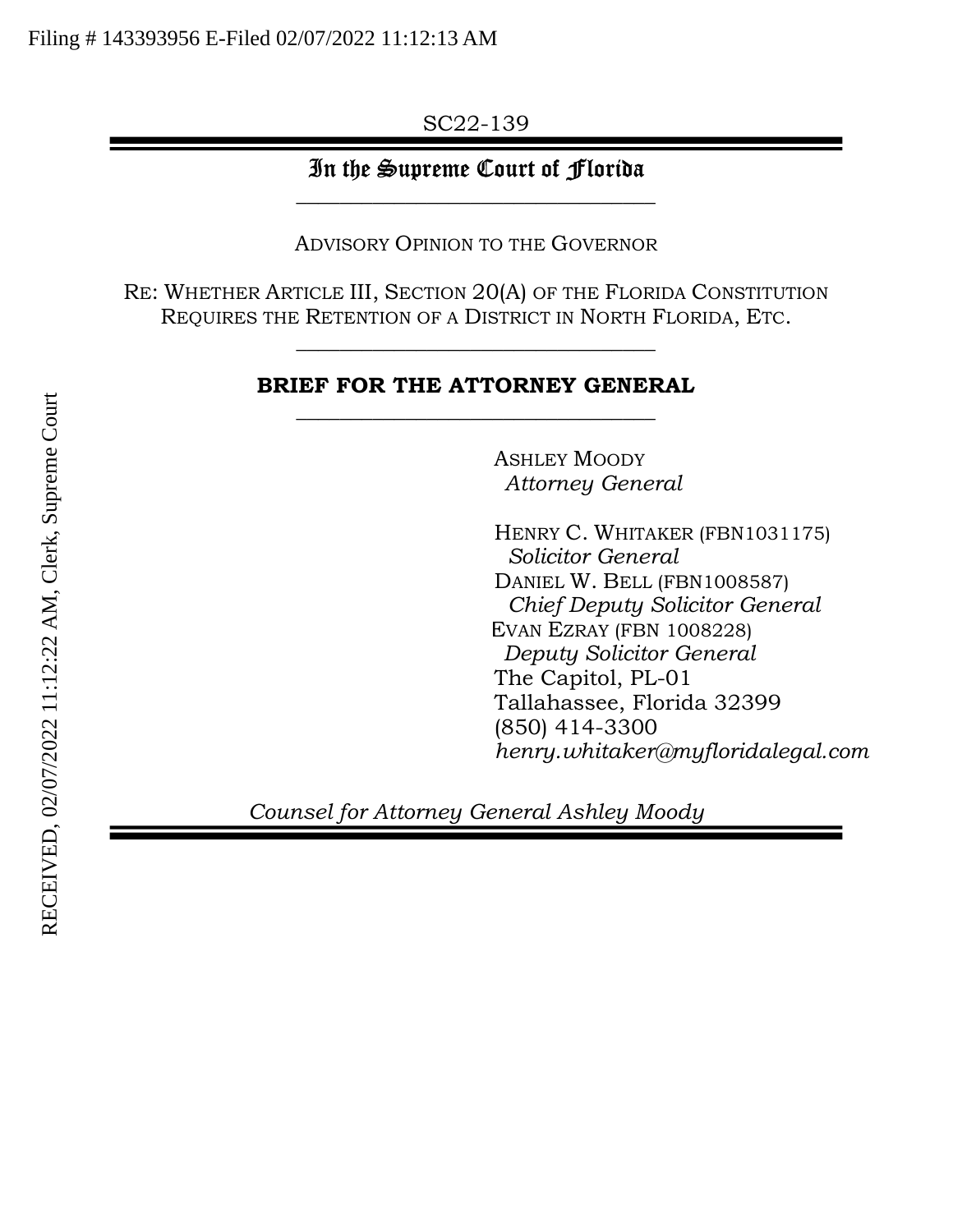# TABLE OF CONTENTS

|  | I. The Governor's request is within the purview of Article IV,     |  |  |  |  |
|--|--------------------------------------------------------------------|--|--|--|--|
|  | II. The Court should exercise its discretion to provide an opinion |  |  |  |  |
|  |                                                                    |  |  |  |  |
|  |                                                                    |  |  |  |  |
|  |                                                                    |  |  |  |  |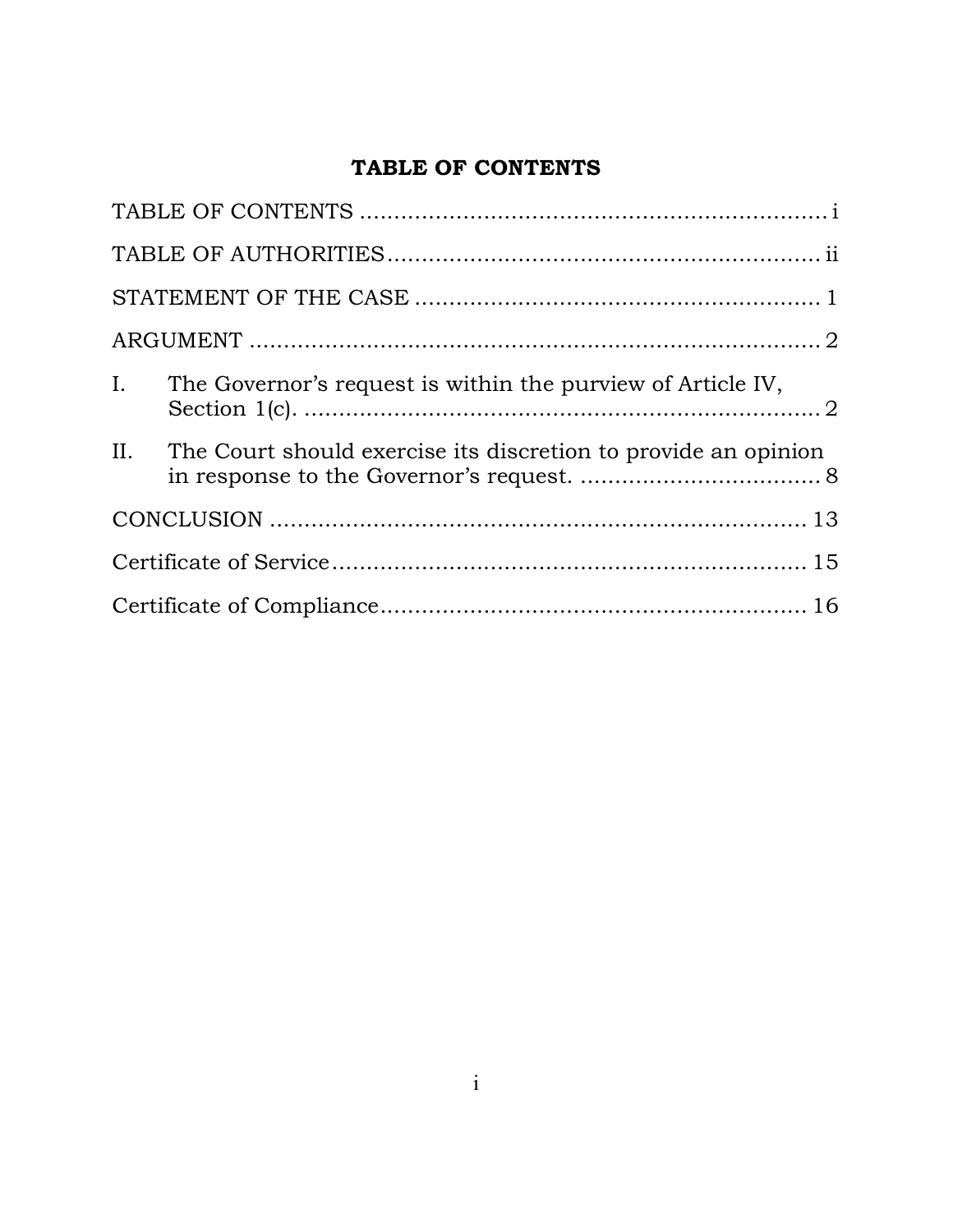# TABLE OF AUTHORITIES

## Cases

| Advisory Op. to the Governor,                                                                                |
|--------------------------------------------------------------------------------------------------------------|
|                                                                                                              |
| Advisory Op. to Governor re Implementation of Amend. 4,                                                      |
|                                                                                                              |
| Evenwel v. Abbott,                                                                                           |
|                                                                                                              |
| Georgia v. Ashcroft,                                                                                         |
|                                                                                                              |
| In re Advisory Op. to Governor Request of June 29,                                                           |
|                                                                                                              |
| In re Advisory Op. to Governor,                                                                              |
|                                                                                                              |
| In re Advisory Op. to Governor,                                                                              |
|                                                                                                              |
| In re Advisory Op. to Governor,                                                                              |
|                                                                                                              |
| In re Advisory Opinion of Governor Civil Rights,                                                             |
|                                                                                                              |
| In re Exec. Commc'n,                                                                                         |
|                                                                                                              |
| Johnson v. Mortham,                                                                                          |
|                                                                                                              |
| Kirkpatrick v. Preisler,                                                                                     |
|                                                                                                              |
| Op. to the Governor,                                                                                         |
|                                                                                                              |
| $\alpha$ is the state of $\alpha$ in the state of $\alpha$ is the state of $\alpha$ is the state of $\alpha$ |
|                                                                                                              |

## Constitutional Provisions and Statutes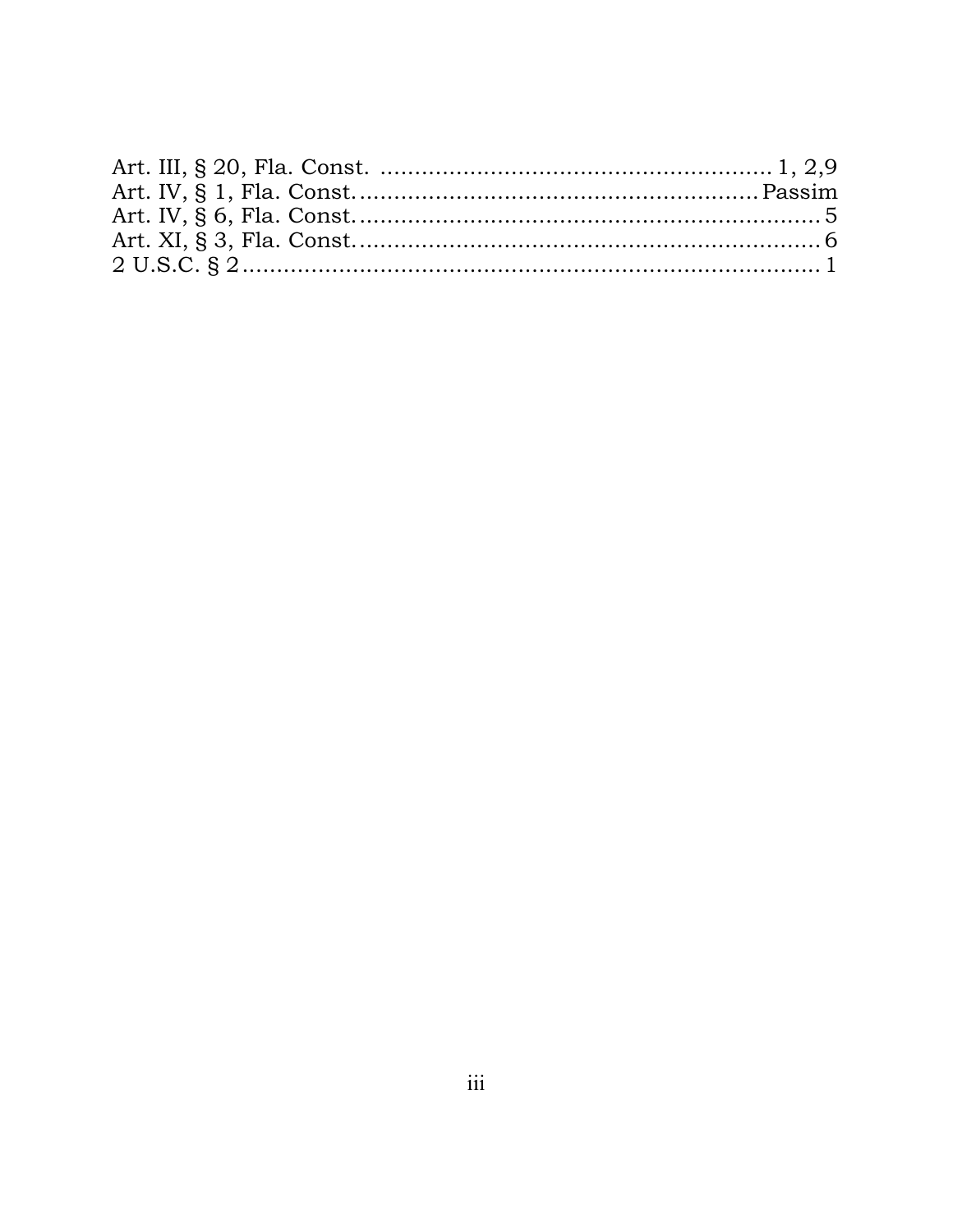#### STATEMENT OF THE CASE

On February 1, 2022, Governor DeSantis requested this Court's advisory opinion on a question of constitutional interpretation affecting his executive powers and duties. See Art. IV, § 1(c), Fla. Const. "In the coming weeks, the Florida Legislature must present to [the Governor] a bill that redraws Florida's congressional districts consistent with the most recent decennial census, see 2 U.S.C. §§ 2a-2c, and the one-person, one-vote requirement of the U.S. Constitution, see Kirkpatrick v. Preisler, 394 U.S. 526, 530-31 (1969)." Request for Advisory Op. at 1. Governor DeSantis has requested the Court's opinion on

whether Article III, Section 20(a) of the Florida Constitution requires the retention of a district in northern Florida that connects the minority population in Jacksonville with distant and distinct minority populations (either in Leon and Gadsden Counties or outside of Orlando) to ensure sufficient voting strength, even if not a majority, to elect a candidate of their choice.

Request for Advisory Op.at 2; see also id. at 4. Specifically, the Governor requests an opinion on whether the retention of that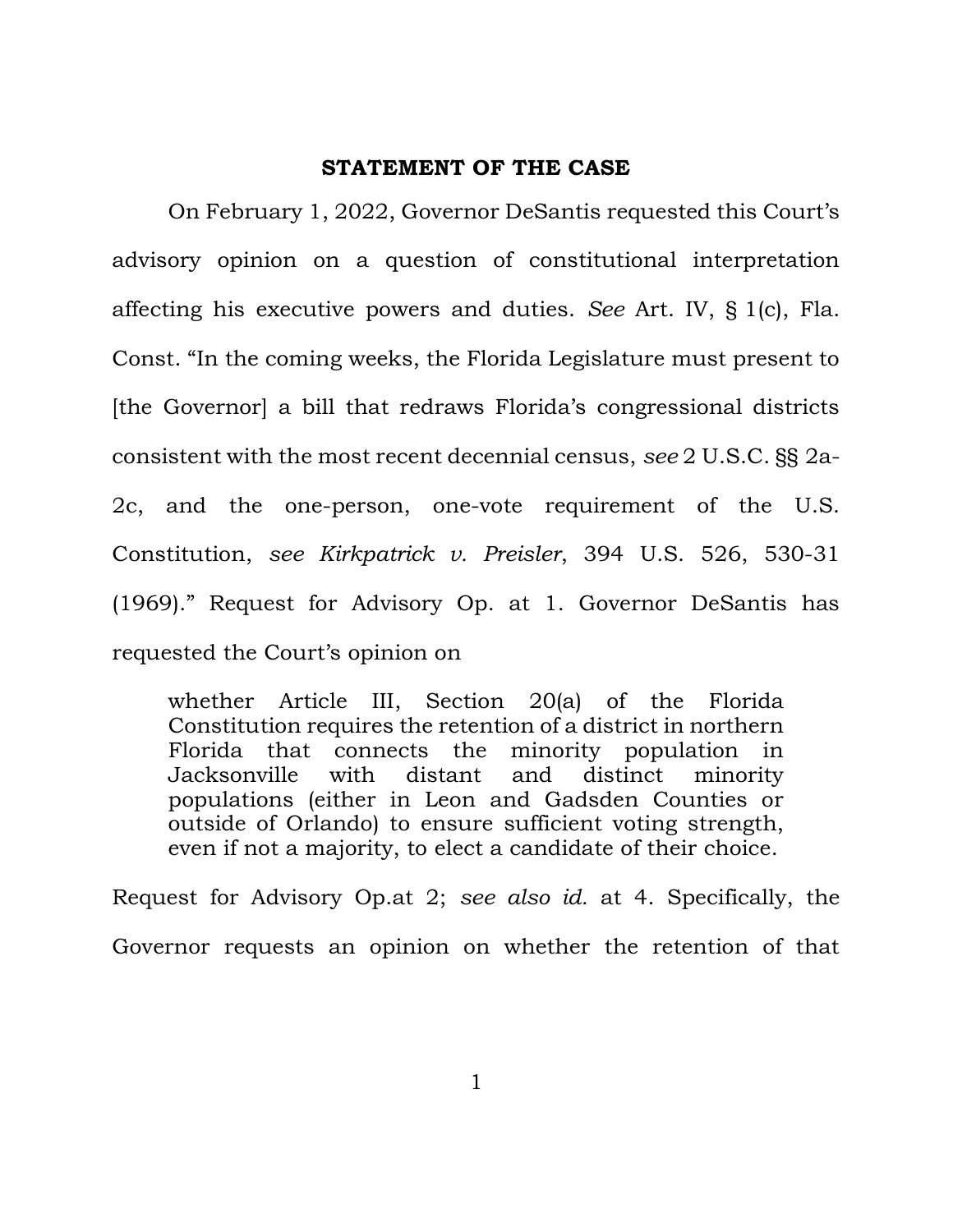district is required by Article III, Section 20(a) of the Florida Constitution. Request for Advisory Opinion, at 4.

 On February 2, 2022, the Court requested "briefs from interested persons addressing whether the Governor's request is within the purview of [Article IV, Section 1(c) of Florida's Constitution], and if so whether the Court should exercise its discretion to provide an opinion in response to the request."

#### ARGUMENT

## I. THE GOVERNOR'S REQUEST IS WITHIN THE PURVIEW OF ARTICLE IV, SECTION 1(C).

The Governor requests an opinion on whether Article III, Section 20(a) of the Florida Constitution requires the retention of a specific congressional district in northern Florida. The Governor's letter identifies precedent suggesting that this Court may not issue an advisory opinion to address the validity of legislation merely because the Governor has the power to approve or veto that legislation. See Request for Advisory Op. at 3 (citing In re Exec. Commc'n, 6 So. 925, 925 (Fla. 1887) (suggesting that the duty to veto or approve legislation is not an "executive" function)); but see Advisory Op. to the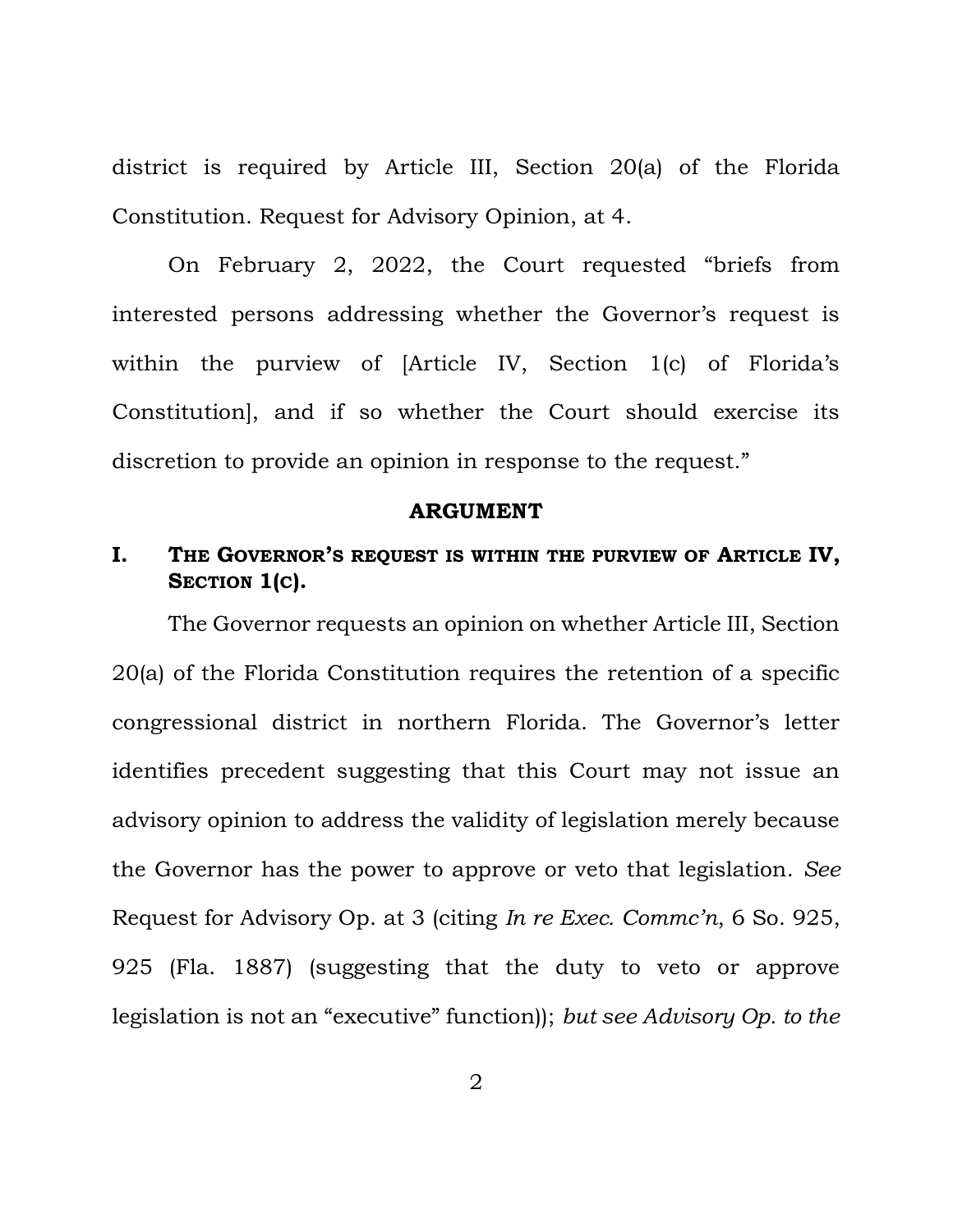Governor, 12 So. 2d 583, 584 (Fla. 1943) ("A majority of the Court are of the opinion that the duty imposed on the Governor" to veto or approve legislation "is executive rather than legislative as may be presumed from dicta in In re Executive Communication, 23 Fla. 297, 6 So. 925 . . . ."). Whatever the import of that precedent, the Attorney General respectfully submits that the Court can and should answer the Governor's question for multiple independent reasons grounded in the distinctive character of congressional reapportionment.

Lawmaking in Florida is generally a matter of pure discretion. There are two prominent exceptions. Each year, the State must adopt a budget, see Art. III, § 19(a)(1), Fla Const., and after each decennial census, the State must reapportion its congressional districts.1 Like his role in the budgeting process, the Governor must collaborate with

<sup>&</sup>lt;sup>1</sup> See Evenwel v. Abbott, 578 U.S. 54, 59 (2016) (because "States" must draw congressional districts with populations as close to perfect equality as possible," they "must regularly reapportion districts to prevent malapportionment"); Georgia v. Ashcroft, 539 U.S. 461, 488 n.2 (2003) ("When the decennial census numbers are released, States must redistrict to account for any changes or shifts in population." (emphasis added)); Johnson v. Mortham, 915 F. Supp. 1529, 1543 (N.D. Fla. 1995) ("The Florida Legislature is required to redistrict its congressional districts after each decennial census.").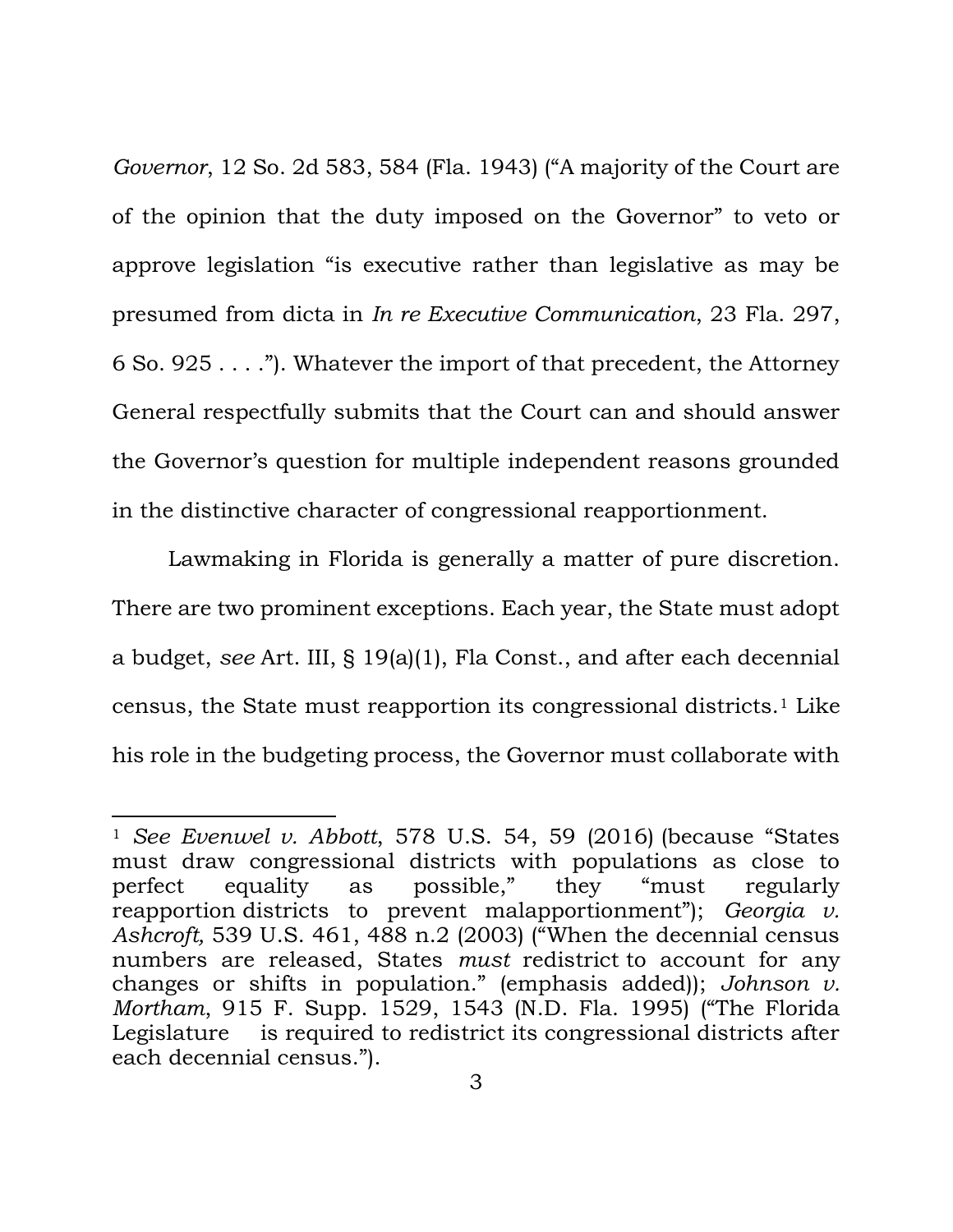the Legislature in crafting this mandatory, once-in-a-decade enactment. The Governor is empowered to propose a congressional map pursuant to his power to "recommend measures in the public interest." Art. IV, § 1(e), Fla. Const. As the Legislature deliberates over reapportionment, the Governor is obliged to foster compliance with the requirements of the Constitution because of his duty to "take care that the laws be faithfully executed." Art. IV, § 1(a), Fla. Const. If the Legislature fails to satisfy the State's obligation to reapportion congressional seats in regular session, the Governor would have the power to call the Legislature into special session to bring the State into compliance. Art. III, § 3(c)(1), Fla. Const. And the Governor has the duty to sign or veto the apportionment passed by the Legislature. Art. III, § 8, Fla. Const. The Governor's role in congressional apportionment is therefore akin to his role in the annual budgeting process and related matters of fiscal administration, which this Court has repeatedly held is the proper subject of advisory opinions. See In re Advisory Op. to Governor, 509 So. 2d 292, 301 (Fla. 1987); In re Advisory Op. to Governor, 243 So. 2d 573, 576 (Fla. 1971); Op. to the Governor, 239 So. 2d 1, 8 (Fla. 1970).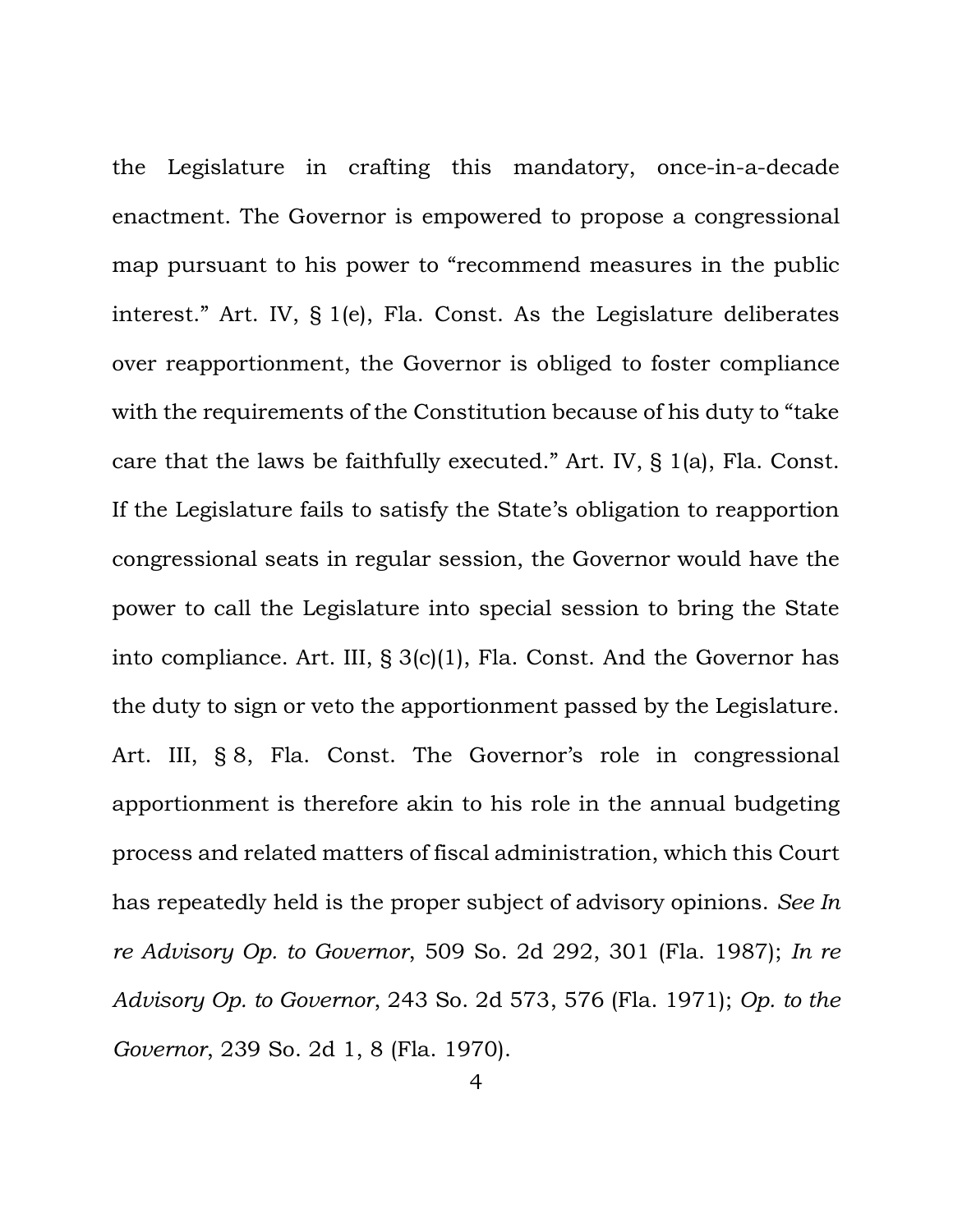The requested opinion also implicates the Governor's power of "direct supervision" over the "administration" of the Department of State, Art. IV, § 6, Fla. Const., in executing the law. As the Governor's letter notes, the Secretary of State administers the State's election laws, which are greatly affected by congressional reapportionment. Because of the federal constitutional requirement of equal population in congressional districts, Evenwell v. Abbott, 578 U.S. 54, 59 (2016), having to redraw one congressional district will have a cascading effect on many others. Even beyond that, one of the duties of the Secretary of State is to administer the process of amending the State's Constitution through citizen initiatives. The metes and bounds of the State's congressional districts directly affect that process. The Secretary must verify that each such "petition" is "signed by a number of electors in each of one half of the congressional districts of the state, and of the state as a whole, equal to eight percent of the votes cast in each of such districts respectively and in the state as a whole in the last preceding election in which presidential electors were chosen." Art. XI, § 3, Fla. Const. (emphasis added). The boundaries of each district will control those numbers,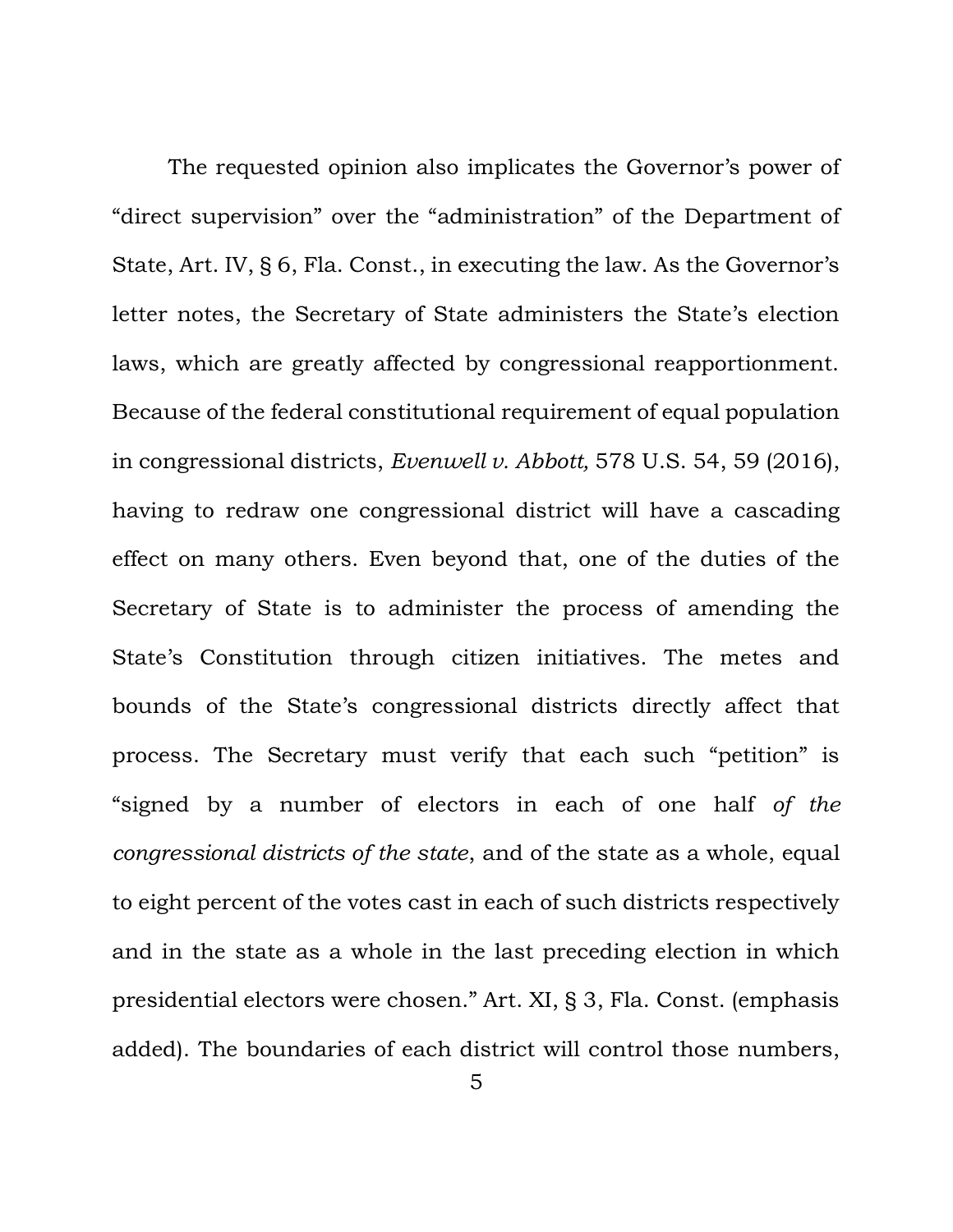and thus the Secretary's exercise of her duties, in at least two key respects: First, it will dictate the number of individuals living within each district (the denominator). Second, it will dictate the district for which any elector's signature is counted (thus affecting the numerator).

Those effects give this Court jurisdiction for essentially the same reasons the Court exercised jurisdiction in Advisory Opinion to Governor re Implementation of Amend. 4, 288 So. 3d 1070 (Fla. 2020) (per curiam). There, as here, the Governor requested an opinion on the requirements of the Constitution as they related to the administration of the State's election laws. This Court concluded that it had jurisdiction to decide whether Article VI, Section 4 of the Constitution required the restoration of a felon's voting rights even if a felon had failed to pay outstanding legal financial obligations ordered by a court as part of a criminal sentence. Id. at 1075-76. As the Court observed, that question affected the Governor's power to execute the laws and to exercise his clemency powers. Id. at 1075. And it likewise bore directly on his authority to "provide the Department of State with necessary direction regarding the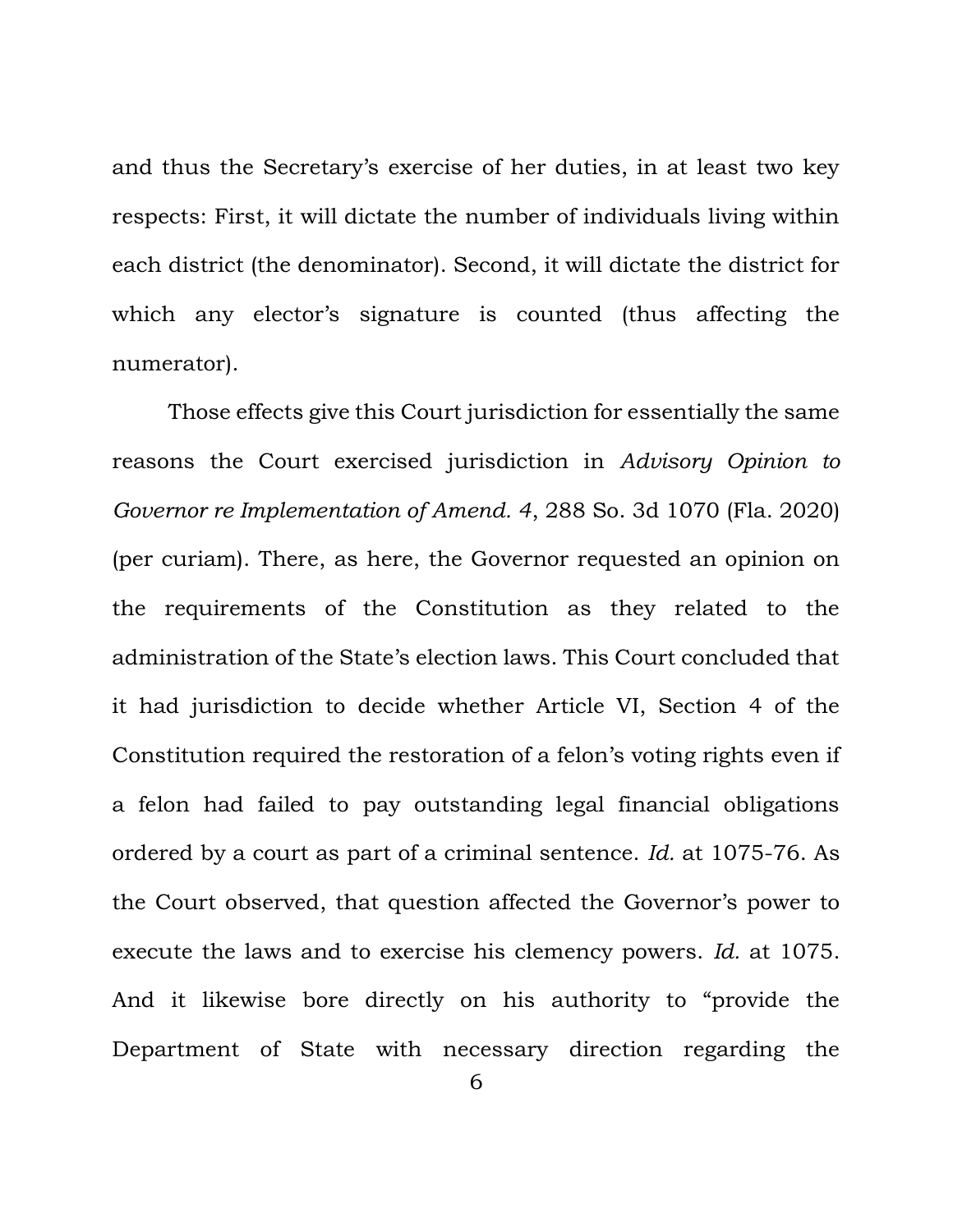implementation of voter registration laws." Id. at 1076. Whether the Constitution requires a certain congressional map likewise bears directly on the Governor's execution of the law and authority to supervise the Secretary of State's implementation of the election laws and the citizen-initiative process.

The Attorney General acknowledges that "article IV, section 1(c), Florida Constitution, does not generally empower this Court to issue advisory opinions concerning the validity of statutes enacted by the legislature." In re Advisory Op. to Governor, 509 So. 2d 292, 301 (Fla. 1987) (emphasis added). But the Governor's request, because it arises in the unique redistricting context, does not implicate concerns about generally opining on constitutionality of a proposed law. And regardless, the Governor is not asking the Court to address whether proposed legislation is unconstitutional. Instead, he is asking whether the Florida Constitution requires the drawing of a certain congressional district—a matter that will inform, though not conclusively control, the outcome of the congressional reapportionment process.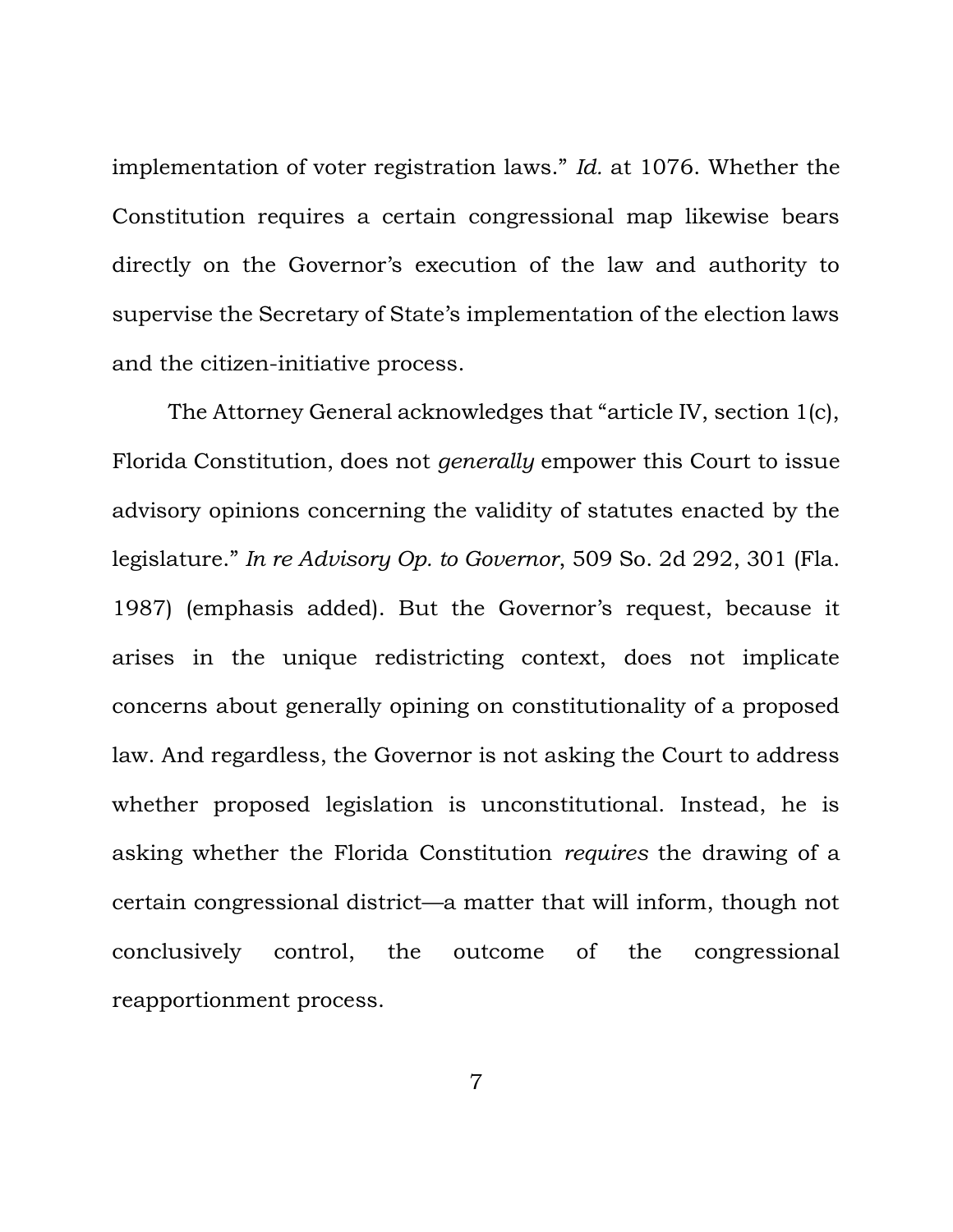In any event, this Court has made clear that, since the adoption of the 1968 Constitution, it may "issue[] advisory opinions to the Governor addressing the validity of legislation that affected his executive powers or duties" under the Florida Constitution. Amend. 4, 288 So. 3d at 1076. It is true that this Court had construed its advisory-opinion authority more narrowly under the 1885 Constitution. E.g., In re Advisory Op. to Governor, 137 So. 881, 881 (Fla. 1931). But "[t]he 1968 Constitution for the first time permitted interested parties to be heard in advisory opinion cases," Amend. 4, 288 So. 3d at 1076 n.2, and thus "enlarged to some extent the power of this Court to be of assistance," Id. (quoting In re Advisory Opinion to Governor, 243 So. 2d 573, 576 (Fla. 1971)). Because the constitutional question here affects the Governor's executive powers and duties, the Court has jurisdiction to answer it.

## II. THE COURT SHOULD EXERCISE ITS DISCRETION TO PROVIDE AN OPINION IN RESPONSE TO THE GOVERNOR'S REQUEST.

Here, the Court should exercise its discretion to provide an opinion in response to the Governor's request.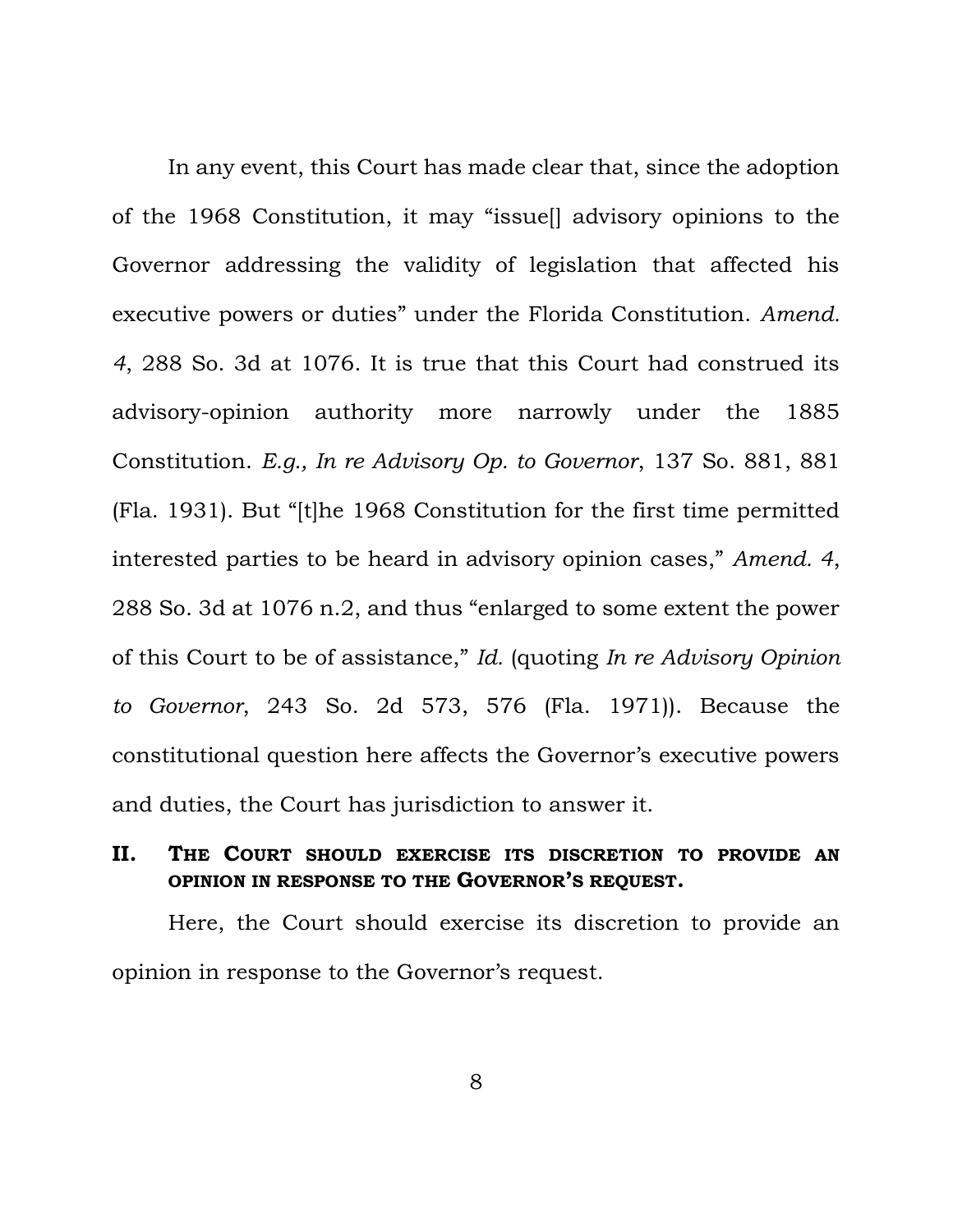As the Governor's request notes, the congressional redistricting process happens once a decade, and it must be completed before the upcoming congressional elections. There is a strong interest in ensuring that this process proceeds under a correct understanding of the requirements of the Florida Constitution. If the Legislature enacts a map inconsistent with those requirements, the result would be significant uncertainty on the part of voters and candidates regarding the validity of the congressional maps. Moreover, the proper interpretation of Article III, Section 20(a) has significant ramifications for the Governor's executive powers and duties. See Request for Advisory Op. at 2-3.

This Court has exercised its discretion to issue advisory opinions to answer similar questions of significant public import. Shortly after the 1968 Constitution was adopted, for instance, the Court answered the Governor's request for an advisory opinion in Opinion to the Governor, 239 So. 2d 1, 8-9 (Fla. 1970). There, the Court pointed out that the "import of [the] request [wa]s to have this Court pass upon the constitutionality vel non of the 1970 General Appropriations Bill." Id. at 8. Noting that the Court "was not always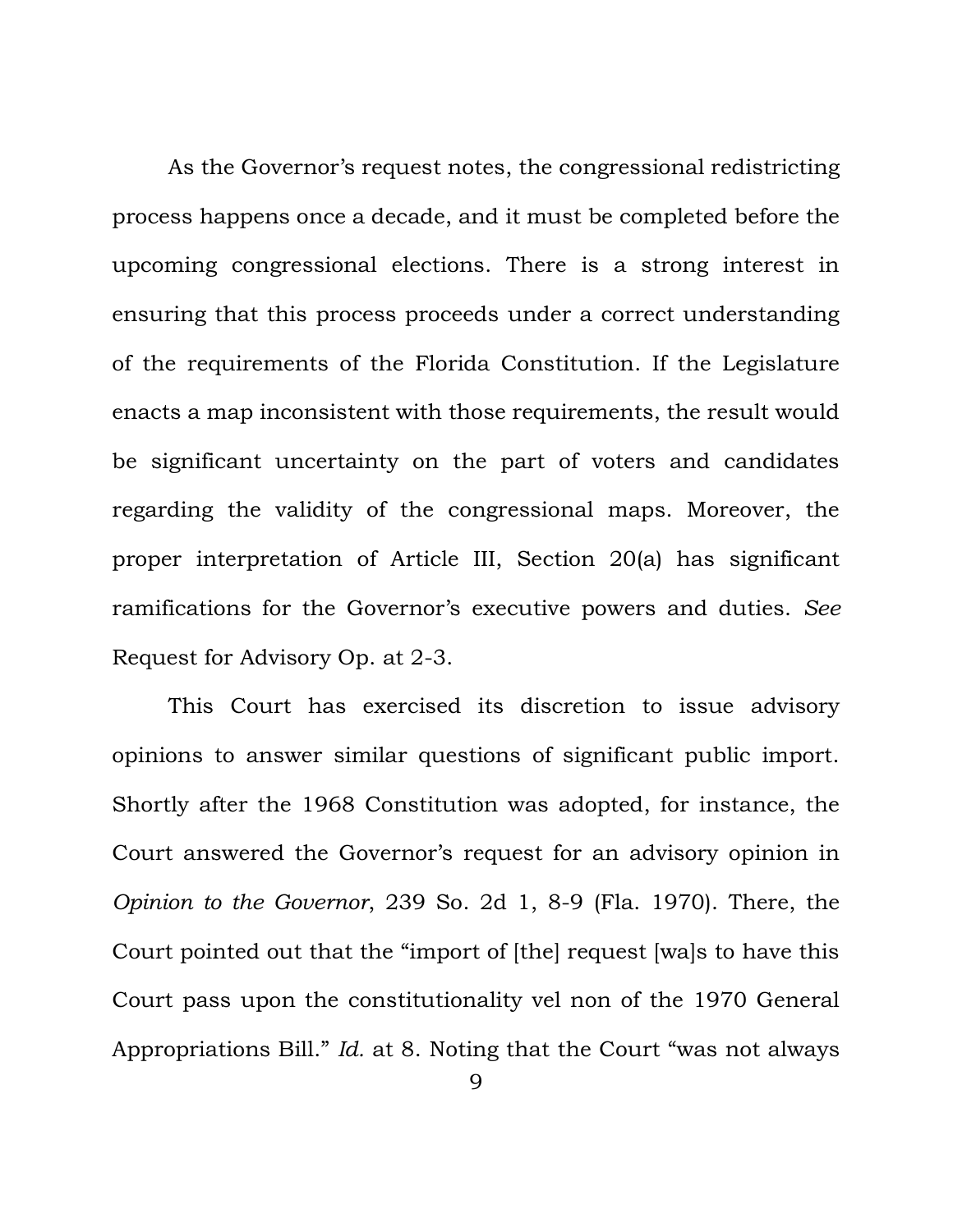in agreement under the Constitution of 1885 as to whether or not such a question could be answered," the Court concluded that it should be answered for two reasons. First, the 1968 constitutional revision "permit[ted] interested persons to be heard," allowing for the presentation of "both sides of this controversy by the filing of briefs." Id. Second, the Court recognized the "great public interest in maintaining the fiscal stability of state government." Id. at 9. In other words, because adversarial presentation of the issues had become possible and because of the importance of the issue, the Court answered the question.

Six months later, in response to a request regarding the constitutionality of a proposed tax on certain income of corporations, the Court noted that "[i]t has long been the policy of this Court to decline to express any opinion on the constitutionality vel non of a proposed legislative enactment prior to its adoption by the Legislature." In re Advisory Op. to Governor, 243 So. 2d 573, 576 (Fla. 1971). Even so, because requests could now be treated "in somewhat the nature of an adversary proceeding" and because of "the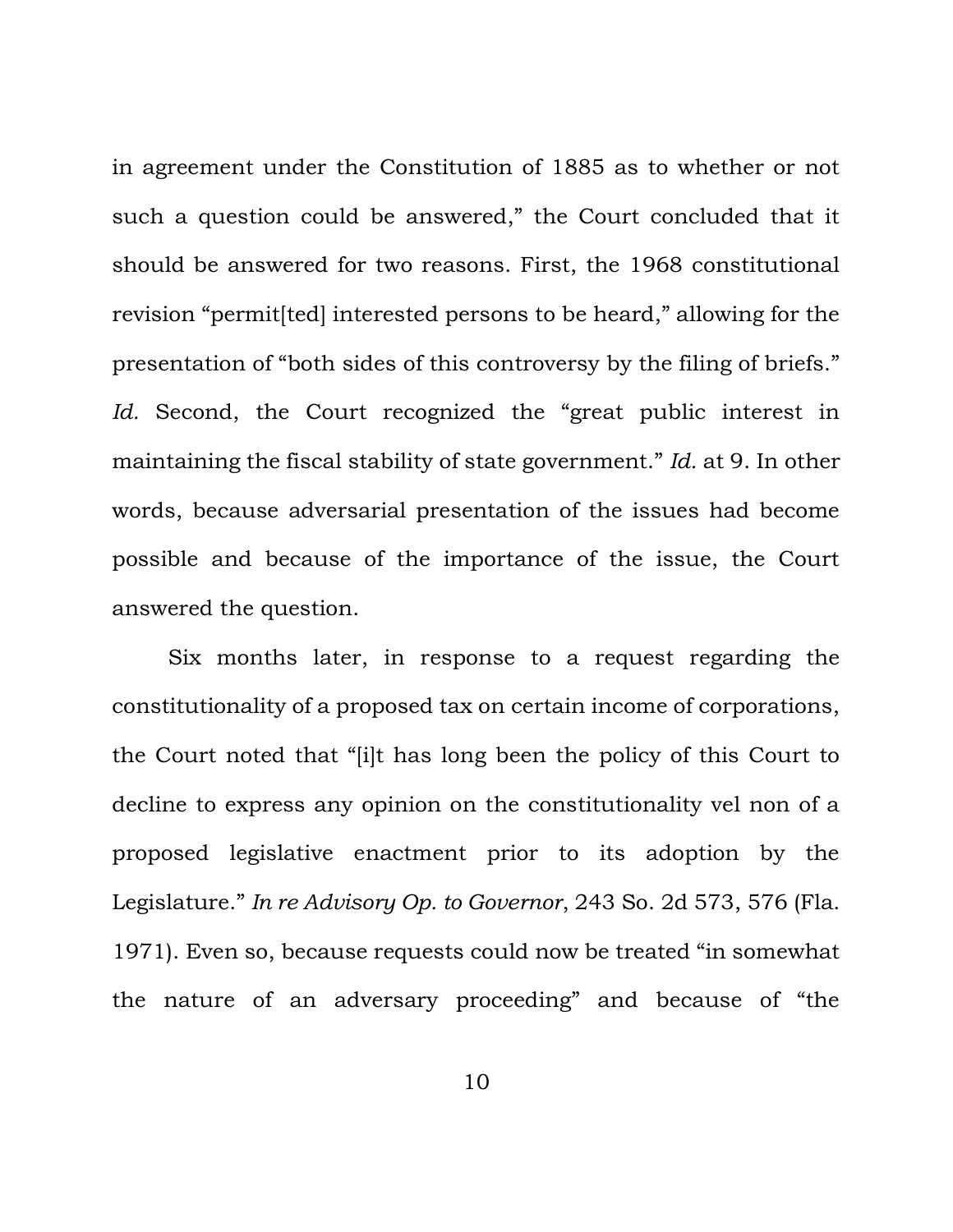emergency of the situation"—without an answer, "fiscal chaos" could result—the Court unanimously agreed to answer the question. Id.

In 1975, the Court again unanimously opined on the constitutionality of a statute. In In re Advisory Opinion of Governor Civil Rights, 306 So. 2d 520 (Fla. 1975), the Court concluded that a portion of the Florida Correctional Reform Act was unconstitutional. Although the Court's opinion did not reveal the reasons for answering the question, the Governor's request sheds light on why the Court likely agreed to do so. The Governor "recognize[d] that this Court is reluctant to pass on the constitutionality of an act of the Legislature in an advisory opinion." Id. at 521. But, he argued, "a determination is vital not only to the executive powers and duties of the Governor, but to those individuals whose restoration of rights is in question," and it "would be very difficult for these questions to reach a judicial forum through any [other] method." Id.

A few years later, the Court again answered questions regarding the constitutionality of a law establishing judicial vacancies and redefining the appellate districts. See In re Advisory Op. to Governor Request of June 29, 1979, 374 So. 2d 959, 962 (Fla. 1979). Noting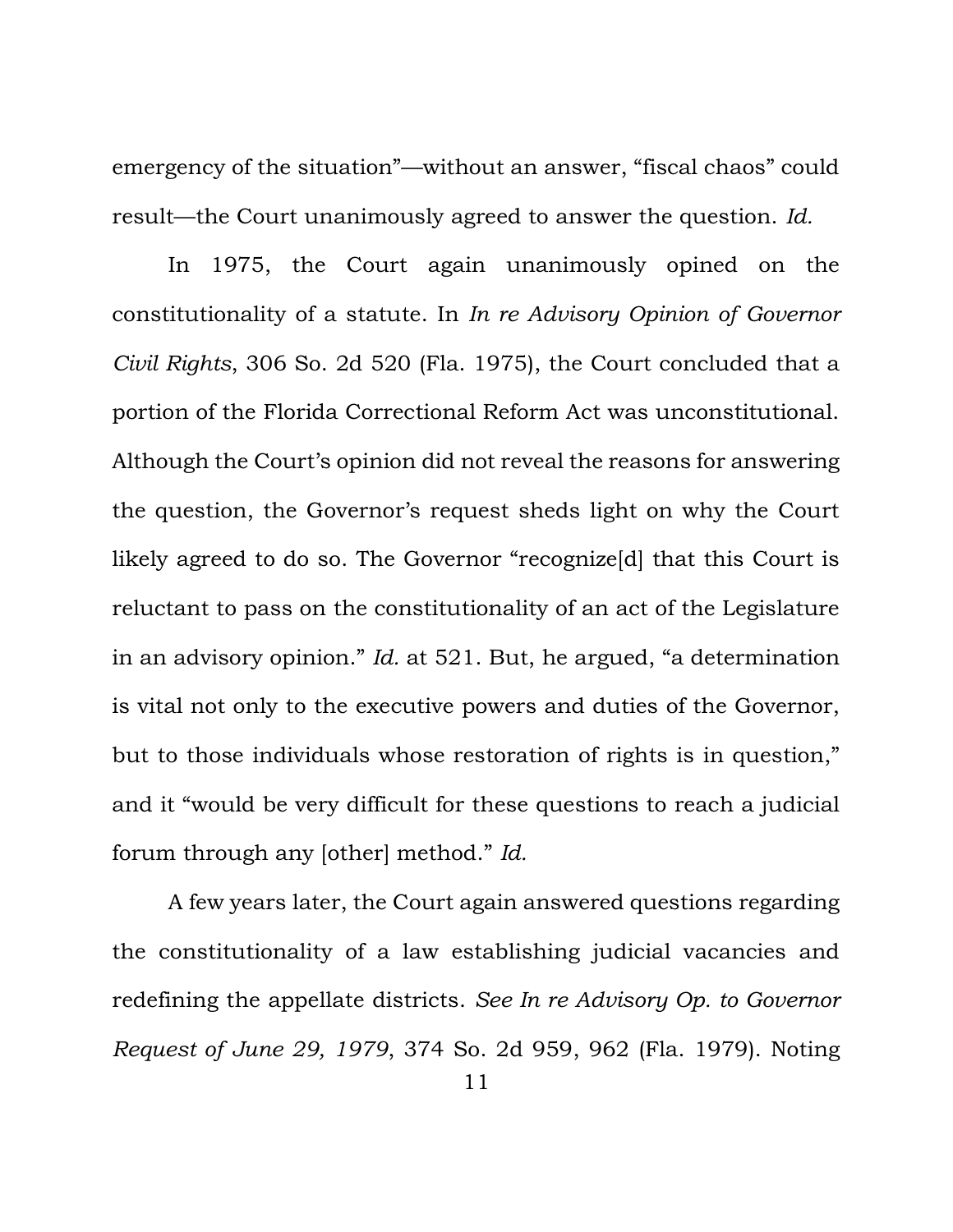the "confusion surrounding this important enactment," and "[i]n light of the irreparable harm to the public that might result from an erroneous implementation of this statute," the Court determined that it should answer the questions. Id. In concurrence, Justice Boyd stressed that "the validity of this legislation is of extreme importance and urgency, so that we have not only the power but the duty to respond to [the Governor's] question," and that "to allow this legislation to be implemented with its constitutionality in doubt may lead to chaotic results in our court system." Id. at 967, 968 (Boyd, J., concurring).

Finally, in In re Advisory Opinion to the Governor, 509 So. 2d 292 (Fla. 1987), after noting that Article IV, Section 1(c) does not "generally empower" the Court to issue advisory opinions regarding the validity of statutes, the Court exercised its discretion to answer a question regarding the imposition of certain taxes because of the "potentially chaotic impact upon [the Governor's] constitutional duties as fiscal manager of Florida." Id. at 301.

In sum, when the Court has been confronted with assessing the validity of a statute or proposed statute in response to the Governor's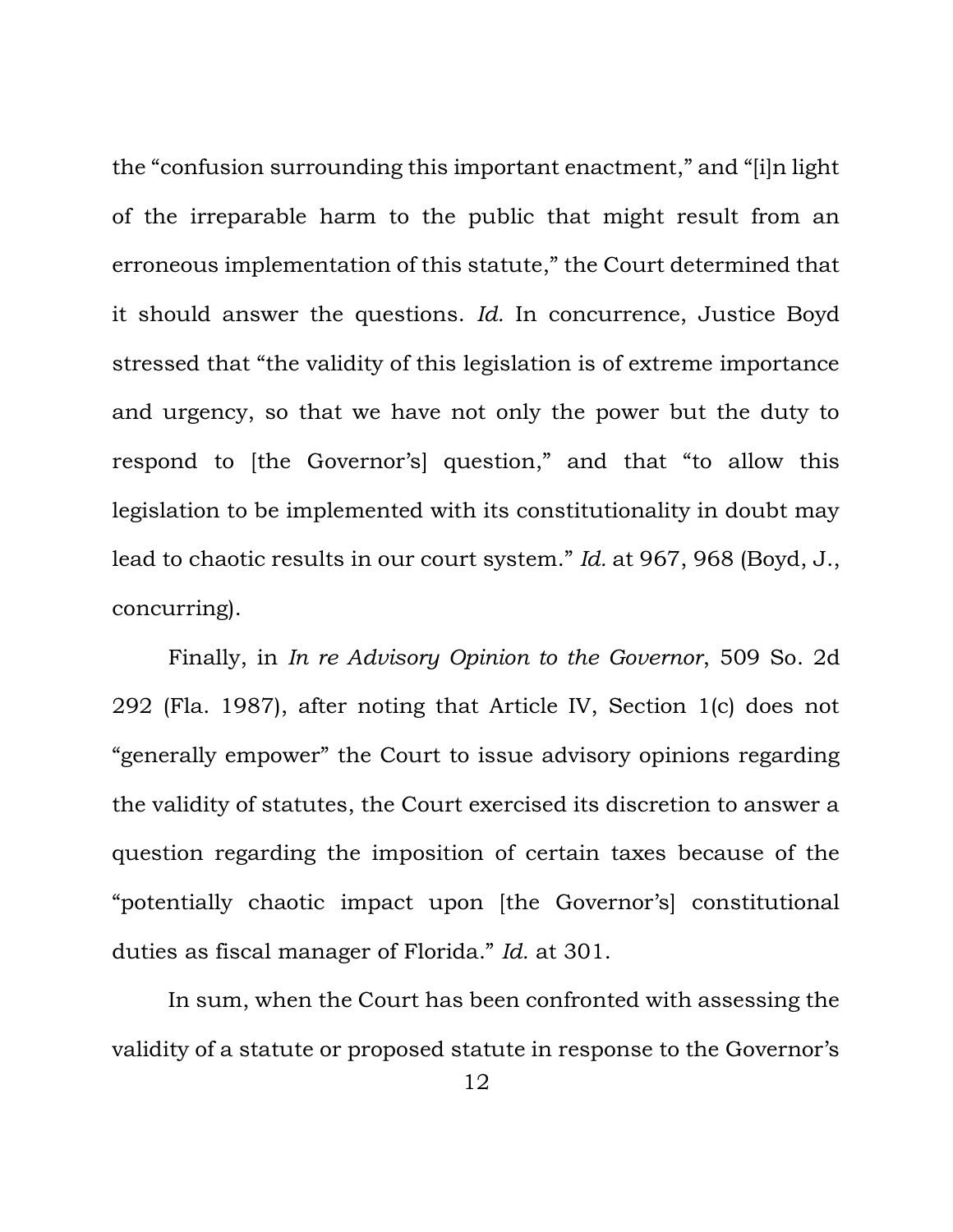request, it has exercised its discretion to do so when an unanswered question would lead to chaotic results,<sup>2</sup> undermine the stability of state government,<sup>3</sup> or significantly affect the Governor's constitutional powers and duties.4 As noted above, this case implicates all three interests.

#### **CONCLUSION**

 For the foregoing reasons, the Governor's request is within the purview of Article IV, Section 1(c) of Florida's Constitution and the Court should exercise its discretion to provide an opinion in response to the request.

<sup>2</sup> In re Advisory Op. to the Governor, 509 So. 2d at 301; In re Advisory Op. to Governor Request of June 29, 1979, 374 So. 2d at 962.

<sup>3</sup> In re Advisory Op. to the Governor, 509 So. 2d at 301; In re Advisory Op. to Governor, 243 So. 2d at 576; Op. to the Governor, 239 So. 2d at 8-9.

<sup>4</sup> In re Advisory Op. of Governor C.R., 306 So. 2d at 521.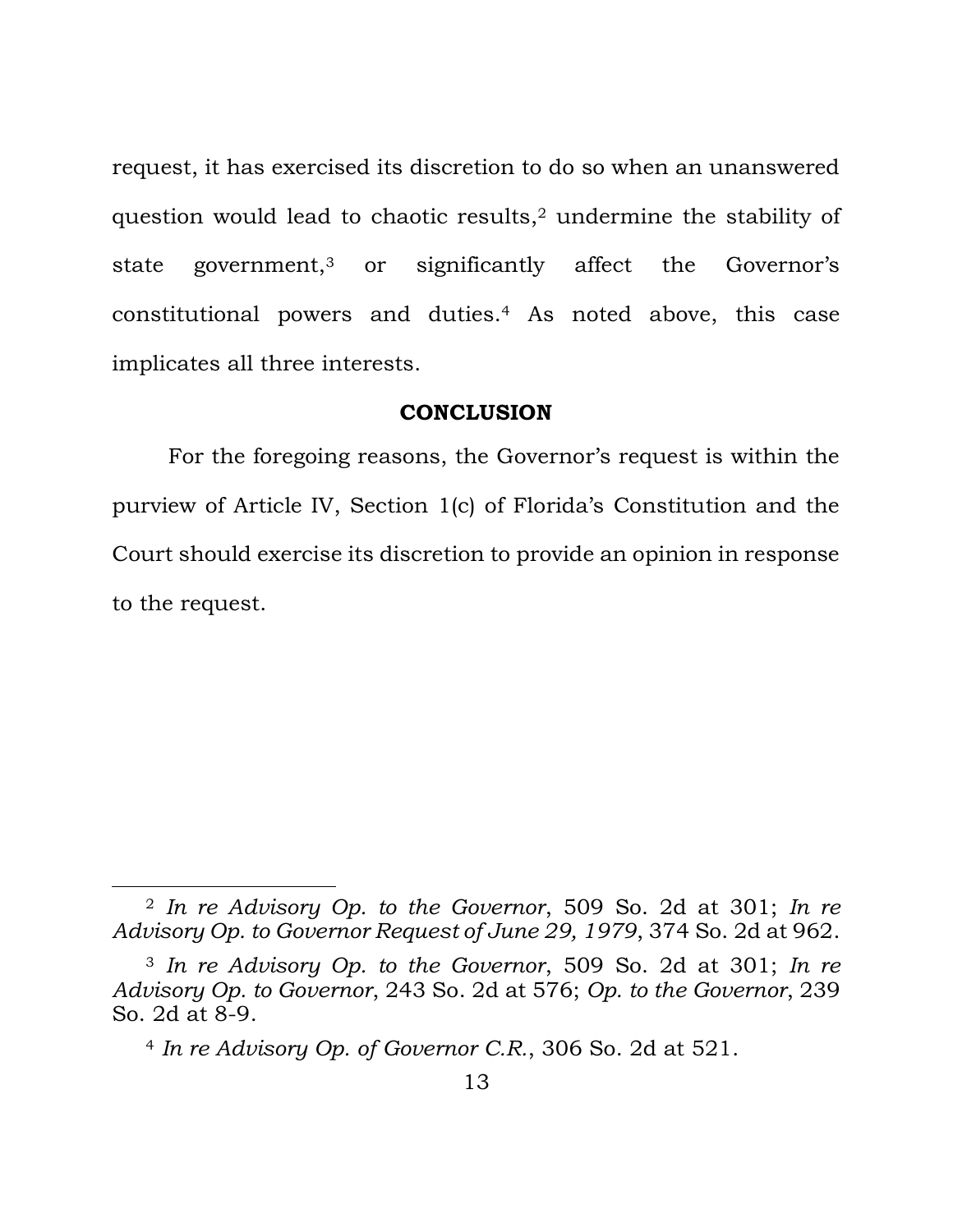Respectfully submitted.

ASHLEY MOODY ATTORNEY GENERAL

### /s/ Henry C. Whitaker

HENRY C. WHITAKER (FBN 1031175) Solicitor General DANIEL W. BELL (FBN 1008587) Chief Deputy Solicitor General EVAN EZRAY (FBN 1008228) Deputy Solicitor General Office of the Attorney General The Capitol, PL-01 Tallahassee, Florida 32399 (850) 414-3300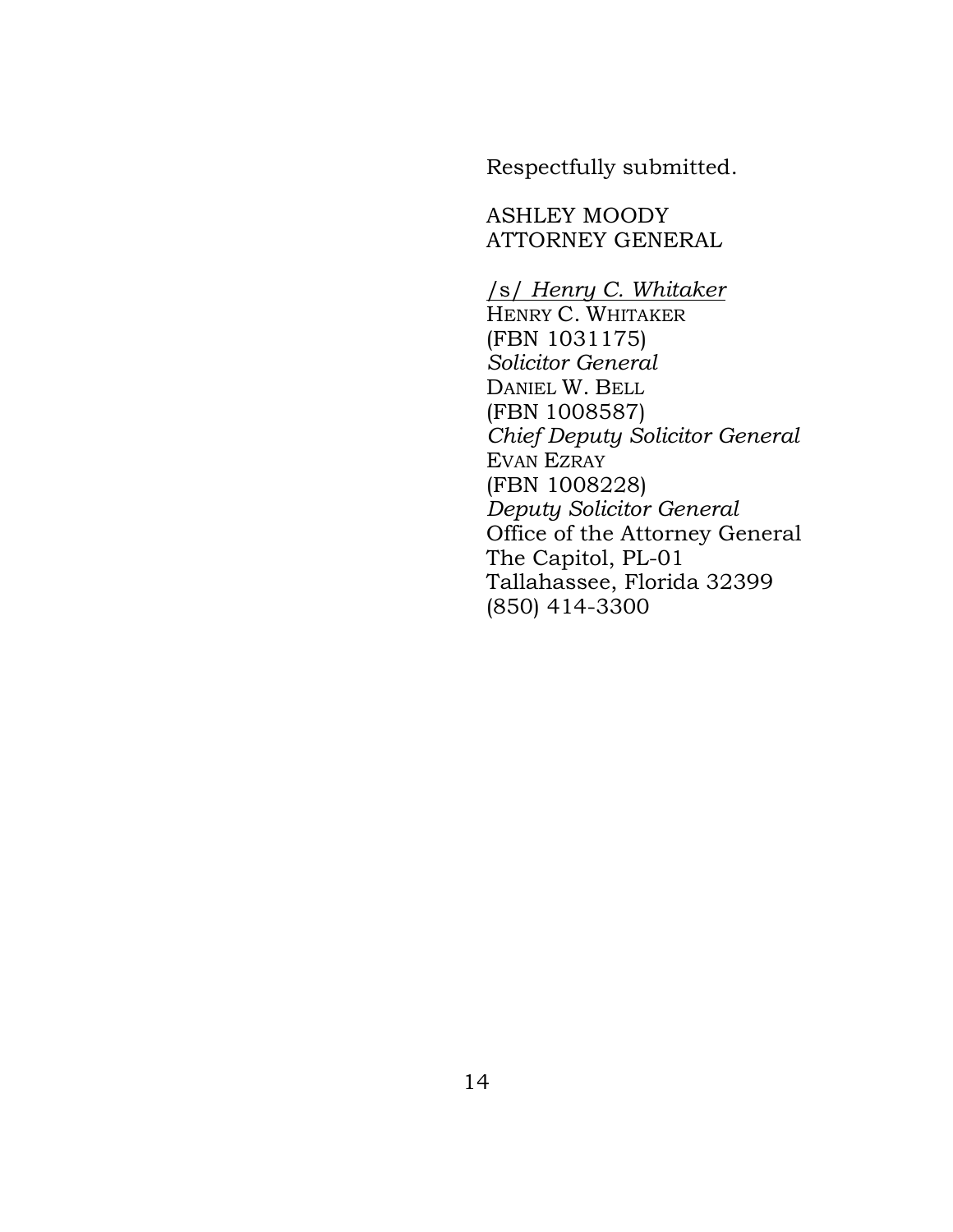## CERTIFICATE OF SERVICE

 I certify that a true and correct copy of the foregoing brief has been furnished via the E-Filing Portal on this 7th day of February, 2022, on all parties required to be served.

> /s/Henry C. Whitaker Henry C. Whitaker (FBN 1031175)